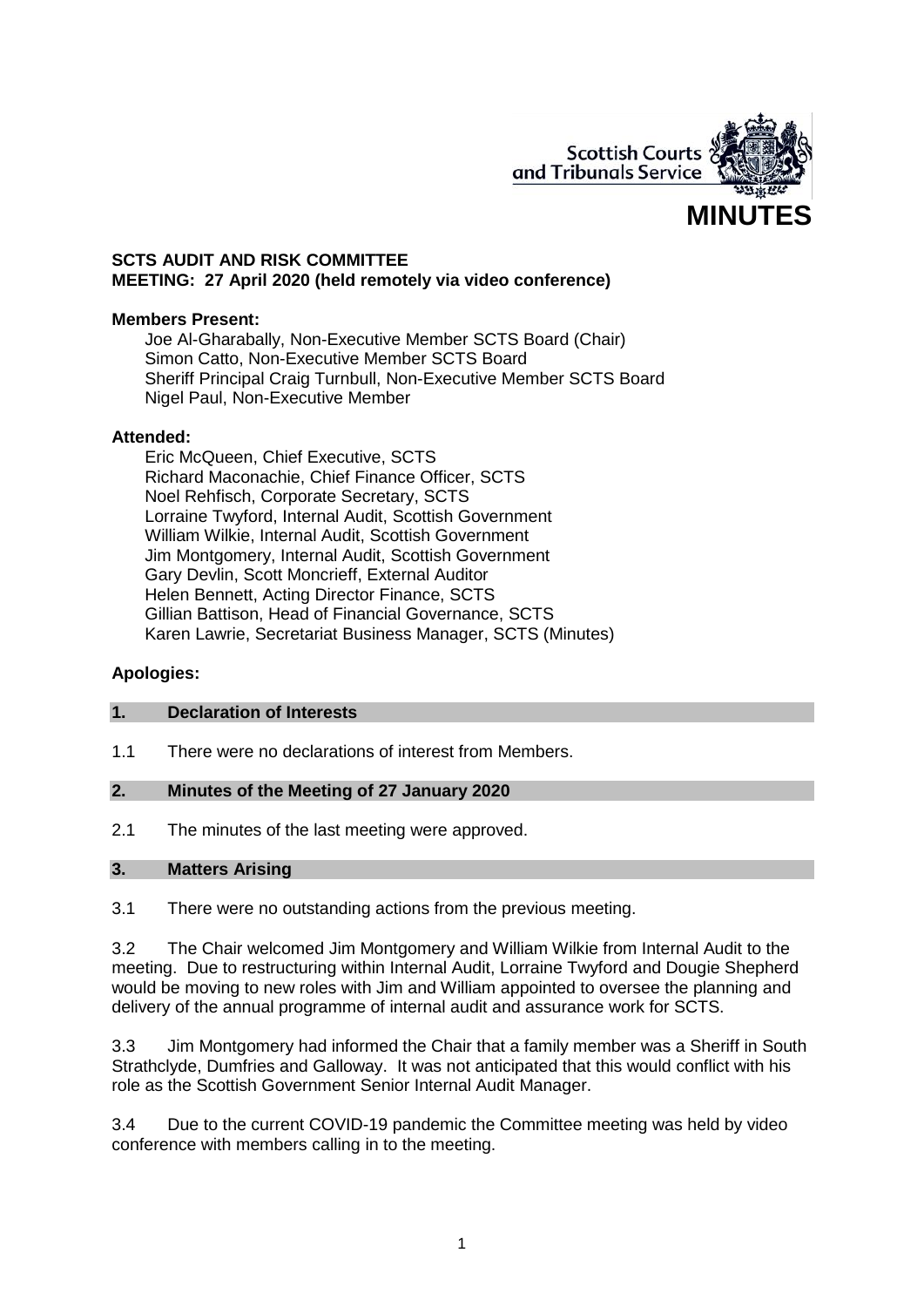### *Update from the SCTS Board*

3.5 The Committee received an update on the matters discussed at the Board meeting in February, which was held by tele conference.

### *COVID-19 – Current Position*

3.6 In view of the fast moving nature of the COVID-19 outbreak the Chair invited the CEO to provide an update on the current situation:

- Investment in contingency planning across the organisation in recent years had created a strong platform from which re-organisation of the business model and key processes was achieved in a matter of days to maintain a focus on urgent and essential business. The underpinning principles of the re-organisation were; protecting staff, the judiciary and wider courts and tribunal users, while maintaining public confidence that the essential justice services for which the organisation was responsible would continue.
- The number of open buildings and staff present in those buildings had reduced significantly in response to public health advice. Sheriff Court business had been consolidated into ten "hub" courts and the closure of the corporate HQ at Saughton House (a decision made by the Scottish Government, who own the building) was achieved successfully with less than 24 hours' notice. Around a third of staff were now working remotely, with over 500 VPN connections on a daily basis.
- Courts had ceased all trial business, other than summary criminal trials, adjourned all non-urgent procedural criminal business, adjourned all civil hearings involving witnesses and moved all Mental Health Tribunal hearings to audio conference. All buildings were closed to the public, with measures in place to minimise the number of people required to attend. A joint social distancing and hygiene protocol had been agreed with the COPFS and the Law Society, detailing the measures in place and the responsibilities of all parties to maintain the safe operation of essential business.
- The Court of Session Inner House was operating as a virtual court, using the WebEx platform, allowing appeal business to be conducted remotely, with the media or public able to view all proceedings from their own device or smartphone. The outer House was also operating remotely, at present through tele conferencing, before moving to WebEx. Sheriff court civil cases could now be progressed remotely by teleconference where there was a justifiable reason for earlier resolution and where agents could provide all documents digitally.
- The major challenges ahead would be in managing the move from a period of lockdown, as it was likely that stringent social distancing measures would remain in place for a considerable period of time. This had the potential to create extensive backlogs across all criminal, civil and tribunal business.
- Modelling work was underway to test a range of assumptions. This would underpin the collaborative work already underway with the Scottish Government, justice organisations, the legal profession and voluntary sector on business priorities during the recovery period, legislative change that may be required and the shape of the justice system as backlogs were prioritised and addressed – potentially over a quite prolonged period.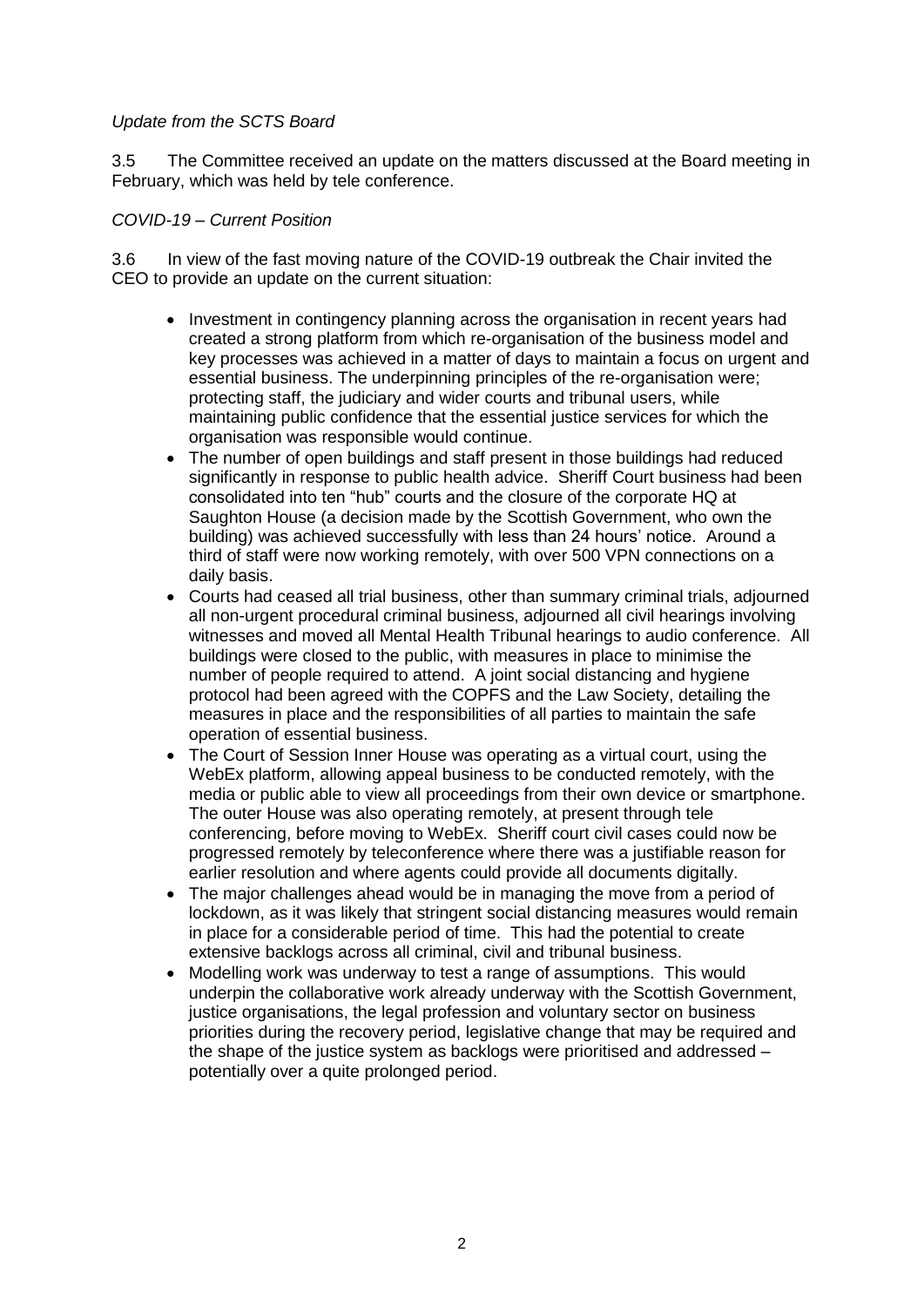## **4. SCTS Financial Improvement and Succession Planning Update (SCTS/ARC/Apr20/15)**

4.1 The Executive reported on activity to improve controls and succession planning within the SCTS Finance function. Good progress had been made in delivering the recommendations made by External Audit. An independent review, requested by the Committee Chair, had been completed by Scottish Government with input from Internal and External Audit. The finalisation of the report was delayed due to COVID-19.

4.2 The Committee were assured by the progress that had been made in addressing the recommendations from External Audit. They noted the letter of assurance from Internal Audit on financial controls and the completion of a successful interim audit by External Audit and acknowledged that work would continue to review financial capacity; team, skills and structure, and accepted that, due to COVID-19, there would be a delay in its completion.

# **5. Internal Audit (SCTS/ARC/Apr20/16)**

# *Progress Report*

5.1 Internal Audit reported on the progress made with the 2019-20 Internal Audit Plan which had been largely completed. The annual assurance opinion would be submitted to the next meeting upon the issue of the Scottish Government Corporate Annual Assurance Report.

5.2 The Internal Audit plan for 2020-21, reviewed at the last meeting, would be subject to further review in light of the COVID-19 pandemic.

# **6. External Audit (SCTS/ARC/Apr20/17)**

6.1 External Audit reported that preparatory work for the audit of the financial accounts showed no material findings that required reporting. The function was benefiting from not having to deal with system migration, as was the case the preceding year, and was in a better place. The team had benefitted from recruitment of more qualified personnel and the auditors had found stronger financial control systems in place. As a result key financial systems had been found to be adequate. The External Audit opinion and draft Annual Audit Report for the financial year would be presented to the next meeting.

# **7. Draft ARC Annual Report to the SCTS Board (SCTS/Apr20/18)**

7.1 Members reviewed and approved the outline of their draft annual report to the SCTS Board. Minor additions and amendments were noted for inclusion in the finalised version.

7.2 The Annual Report would be updated as audit work was completed and a draft final version submitted to the next meeting for formal approval. The final report would be submitted to the August meeting of the SCTS Board

# **8. Corporate Risk Register (SCTS/ARC/Apr20/19)**

8.1 The Corporate Risk Register was reviewed. Members were content that the ongoing actions required were recorded appropriately.

8.2 It was noted that an additional risk regarding the organisation's plans to meet the Scottish Government's ambitious Climate Challenge targets (carbon zero by 2045) had been added to the Corporate Risk Register, following the annual joint Board and Committee Corporate Risk Workshop on 3 February. Consideration would also be given to ensure the current risks continued to reflect the developing impacts of COVID-19.